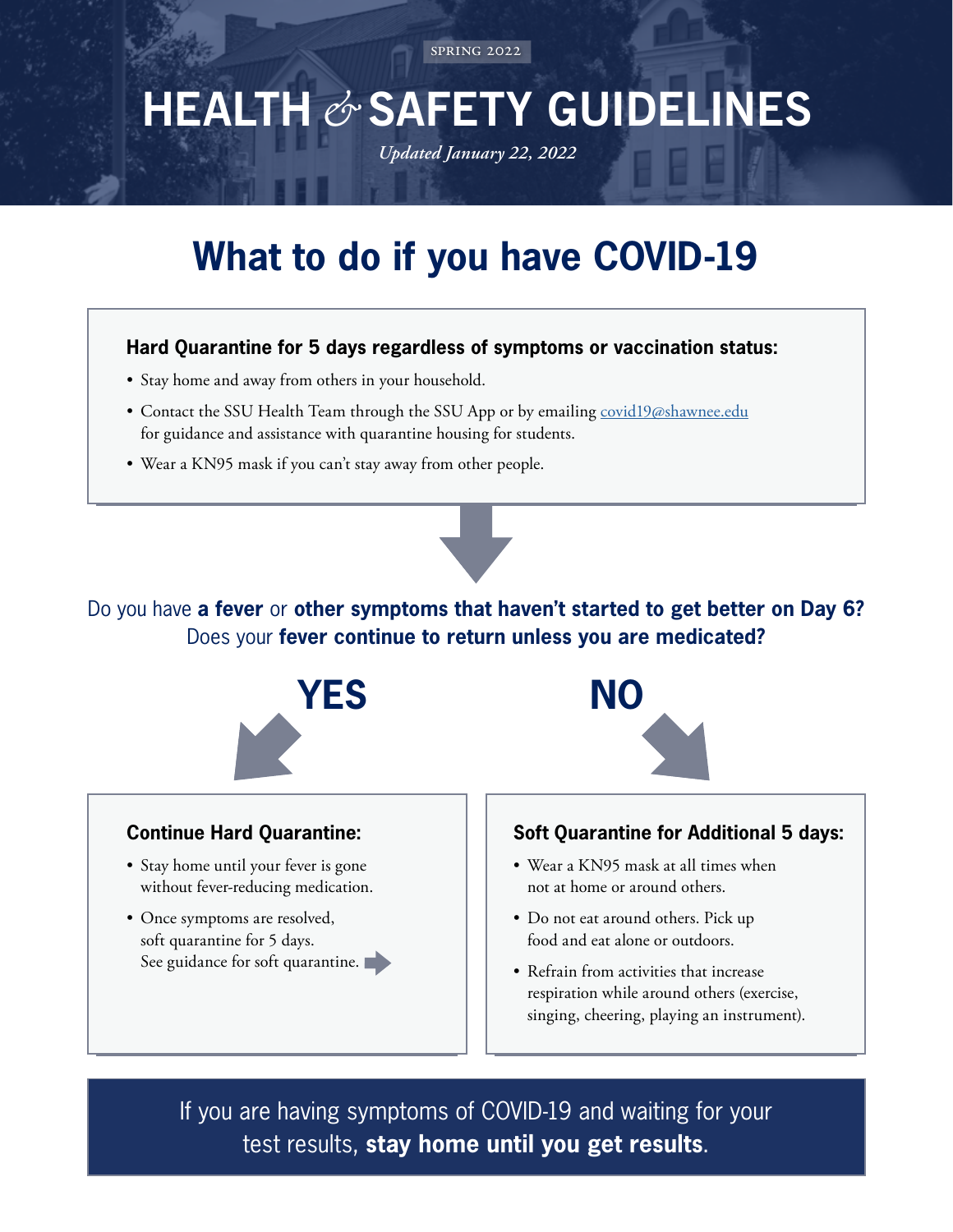## **What to do if you have been exposed to someone who has COVID-19**

• Have you received a **booster dose of any COVID-19 vaccine**?

**OR**

• Have you completed the primary series of

#### **Pfizer** or **Moderna vaccine less than six months ago**?\*

#### **OR**

• Have you completed the primary series of

**Johnson & Johnson vaccine less than two months ago**?\*



#### **Soft Quarantine for 10 days after your last exposure:**

- Test before releasing from soft quarantine.
- Wear a KN95 mask at all times when not at home or around others.
- If you develop symptoms or test positive, stay home.

#### **Hard Quarantine for 5 days:**

• Stay home and away from others.

#### **Soft Quarantine for additional 5 days after your last exposure:**

- Wear a KN95 mask at all times when not at home or around others.
- Test on the transition day from hard quarantine to soft quarantine. Test again before releasing from soft quarantine.
- If you develop symptoms or test positive, stay home.

\*If you received your vaccination outside of the timeframe, we will offer a "grace period" provided you schedule an appointment to receive your booster.

Individuals who are not up-to-date and attend a course in a non-lecture hall classroom where a person subsequently tests positive are considered exposed and must quarantine unless they were wearing a fitted N-95 mask and goggles during the entire class period in question.